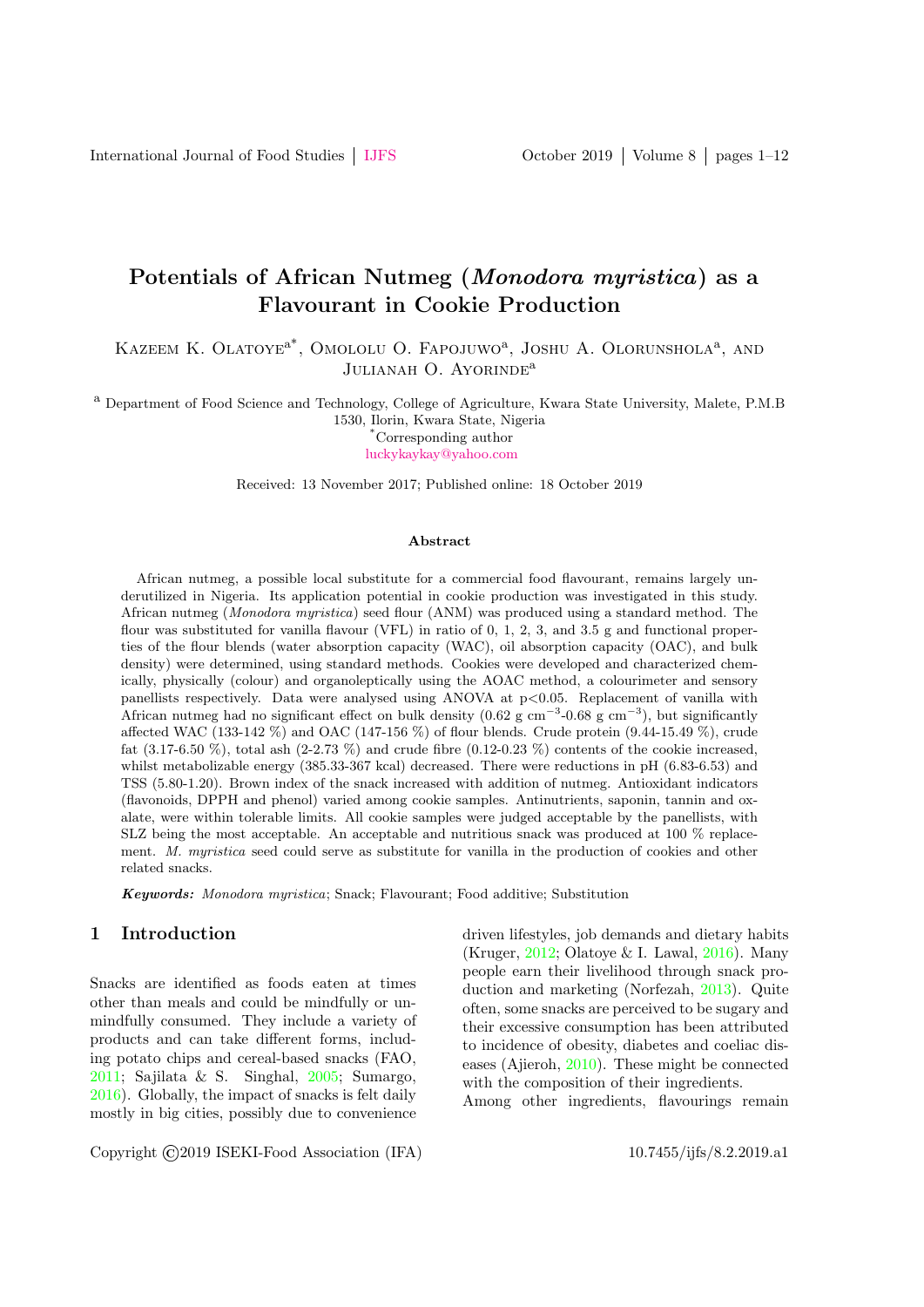indispensable with application of commercial flavourings in snack production being common, as this is meant to improve the taste and entice consumers. Ironically, some of these flavourings are synthetic and unhealthy. However, producing healthy snacks from locally available materials is the current trend and innovative development in the snack food industry. Consequently, it is necessary to explore natural flavourings and spices that may be considered as possible alternatives to synthetic ones (Enwereuzoh et al., [2015\)](#page-10-2). One example of such possible alternatives is M. myristica, commonly known as African nutmeg. It is a perennial edible plant, belonging to the Ananacea family. It is a berry with many seeds grown in the evergreen forests of West Africa (Burubai, Akor, Igoni, & Puyate, [2007\)](#page-9-1), with almost every part of the tree possessing both economic and medicinal usefulness. Its pod is used as a seasoning spice in Southern and Eastern Nigeria (Aladesanmi, [2007;](#page-9-2) Essien, Izunwane, Aremu, & Eka, [1994\)](#page-10-3). The seeds, which are embedded in the white sweet-smelling pulp of the fruit are considered most economically important (Stephen, O., Oboh, & Eseosa, [2014\)](#page-11-4). The seed powder is used as spices to prepare pepper soup and also used as stimulant to relieve constipation. Currently, the tendency to use the oil extracted from M. myristica and Tetrapleura tetraptera to flavour popcorn has proven to justify the use of the spices as flavourings with good acceptability and no adverse effect (Enwereuzoh et al., [2015\)](#page-10-2). There have been few studies on the use of African nutmeg incorporated into snacks as it is mostly used in seasoning soups and salads. Largely, Nigerian food industries are still relying on the importation of flavourings at the expense of possible local substitutes (Enwereuzoh et al., [2015\)](#page-10-2). Therefore, the objective of this research was to investigate the potential of African nutmeg as a flavouring agent in the production of cookies.

### 2 Materials and Methods

### 2.1 Sources of Materials

The African nutmeg was obtained from Forestry Research Institute of Nigeria (FRIN), Jericho, Ibadan, Nigeria. The wheat flour, sugar, salt, egg, and vanilla were bought from modern market, Ilorin, Nigeria. The chemicals and reagents used were of analytical grade A and were obtained from Bumlab Nigeria Limited, Ring Road, Ibadan, Nigeria.

## 2.2 Production of African nutmeg powder

The seeds of M. muristica were shelled manually with the use of mortar and pestle and then milled into powder using an electric blender, sieved with a 250  $\mu$ m mesh and bottled in a sterile plastic container prior to use.

### 2.3 Cookie production

The method described by Eneche [\(1999\)](#page-10-4) was used to prepare cookies with slight modifications. A fluffy mixture of butter and sugar was obtained by manually mixing 125 g of baking butter with 120 g of sugar for 5 min. Another mixture of flour  $(250 \text{ g})$ , salt  $(2.5 \text{ g})$  and baking powder  $(10 \text{ g})$ was prepared separately and combined with the butter-sugar mixture to get a dough. A measured amount of water (20 ml) was added gradually and the dough mixed continuously until a good textured, firm dough was obtained. The dough was kneaded on a clean flat surface for 4 min and transferred to a cutting table where a shape maker was pressed over the dough to give the desired shapes. Dough pieces were then transferred into liquid-fat-greased baking trays and baked at 150 °C for 20 min, cooled and packaged for analysis.

## 2.4 African nutmeg-vanilla flavour formulation for cookie

African nutmeg (ANM) was substituted for vanilla flavour (VFL) in different proportions of 0, 1, 2, 3, and 3.5 g i.e. (0, 30, 60, 90 and 100 %) respectively, to give five (5) samples (Table [1\)](#page-2-0), according to the modified method described by Adeboye, Babajide, Shittu, Omemu, and Oluwatola [\(2013\)](#page-9-3).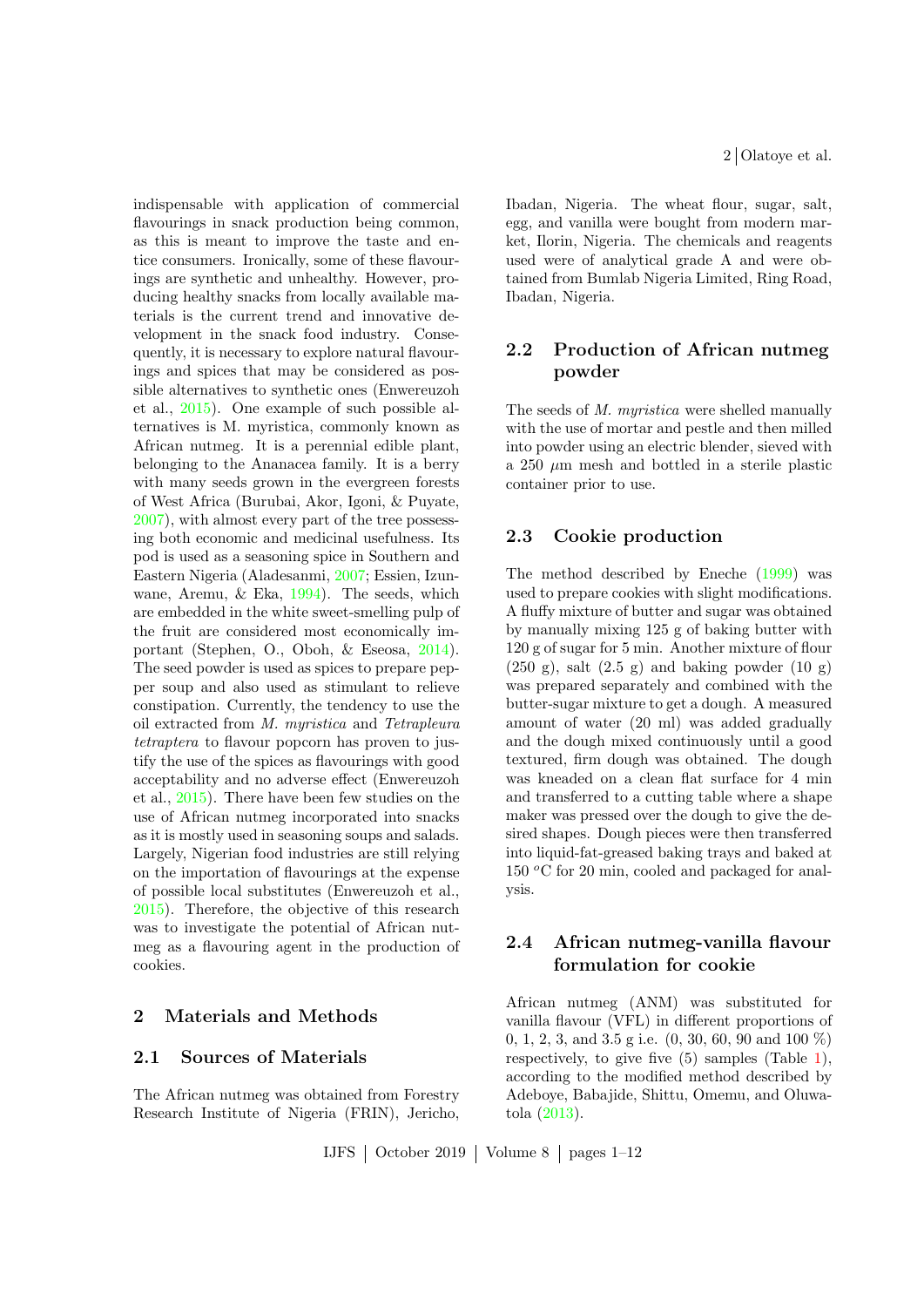African nutmeg and vanilla flavour blends 3

<span id="page-2-0"></span>

|            | Samples African nutmeg flour $(g)$ | Vanilla flavour $(g)$ |
|------------|------------------------------------|-----------------------|
| KMO        | $0.00(0\%)$                        | 3.5 $(100\%)$         |
| JLK        | 1.00 (30 $%$ )                     | $2.50(70\%)$          |
| <b>VRU</b> | $2.00(60\%)$                       | 1.50 $(40\%$          |
| <b>PQS</b> | 3.00 (90 $\%$ )                    | $0.50(10\%)$          |
| SLZ        | 3.50 (100 $%$ )                    | $0.00(0\%)$           |

Table 1: Substitution of African nutmeg for vanilla flavour in cookie production

## 2.5 Determination of functional properties of flour blends

Water absorption capacity (WAC) and oil absorption capacity (OAC) were determined using the method described by Sosulski [\(1962\)](#page-11-5). For the WAC, 1 g of the sample was added into 15 ml of distilled water in a pre-weighed centrifuge tube, while for the OAC, oil with a known density was added to the sample. The tube with its contents was agitated for 2min and centrifuged at 4000 rpm for 20 min on a SorvallGLC-1 centrifuge (Model 06470, USA). The clear supernatant was discarded and the centrifuge tube was weighed with the sediment. The amount of water or oil bound by the sample was determined by difference and expressed as the weight of water bound by 100 g dry of flour. Bulk density was determined using the method of AOAC [\(2000\)](#page-9-4). The flour sample (7 g) was weighed into a 50 ml graduated measuring cylinder. The cylinder was tapped gently against the palm of the hand until a constant volume was obtained, and the bulk density (BD) calculated as shown in equation [1.](#page-2-1)

<span id="page-2-1"></span>
$$
BD = \frac{\text{weight of sample}}{\text{volume of sample after tapping}} \qquad (1)
$$

## 2.6 Determinations of proximate composition and energy values of cookie samples

Proximate composition, including crude protein, fat, moisture content, crude fibre, ash and carbohydrate of the cookie samples were carried out using standard methods described by AOAC [\(1995\)](#page-9-5). The energy value of the cookie was calculated from percentages of major nutrients in kilojoules per 100 g and the values were converted to kcal by dividing them by the conversion factor (4.184) (Maclean et al., [2003\)](#page-10-5) as shown in equation [2.](#page-2-2)

<span id="page-2-2"></span>
$$
EV(kcal) = \frac{Carb \times 17 + Prot \times 17 + Fat \times 37}{4.184}
$$
\n(2)

Where  $EV =$  Energy value and Carb, Prot and Fat are the composition in carbohydrates, proteins and fats

## 2.7 Determination of physicochemical properties of cookie samples

A Fisher pH meter (Model 210, Fisher Scientific) was used to determine the pH and an Abbe refractometer was used to determine the total soluble solids content (Brix) at 20  $^{\circ}$ C. The physical colour of the cookies was quantitatively determined with the aid of a hand-held Colour Tec PCM/PSMTM1 colour meter as described by Babajide and Odulate [\(2015\)](#page-9-6) using a white tile as reference and recording the brightness  $(L^*),$ redness  $(a^*)$  and yellowness  $(b^*)$  values, Hunter Lab values.

## 2.8 Determination of Antioxidant profile of formulated cookie

#### Phenol

Total phenol was determined by the Folin-Ciocalteu spectrophotometric method (AOAC, [1990\)](#page-9-7). Extraction of total phenol was done by dissolving 200 mg of the sample in 10ml methanol ( $>99\%$  w/w). At room temperature, the mixture was shaken well for 30 min and centrifuged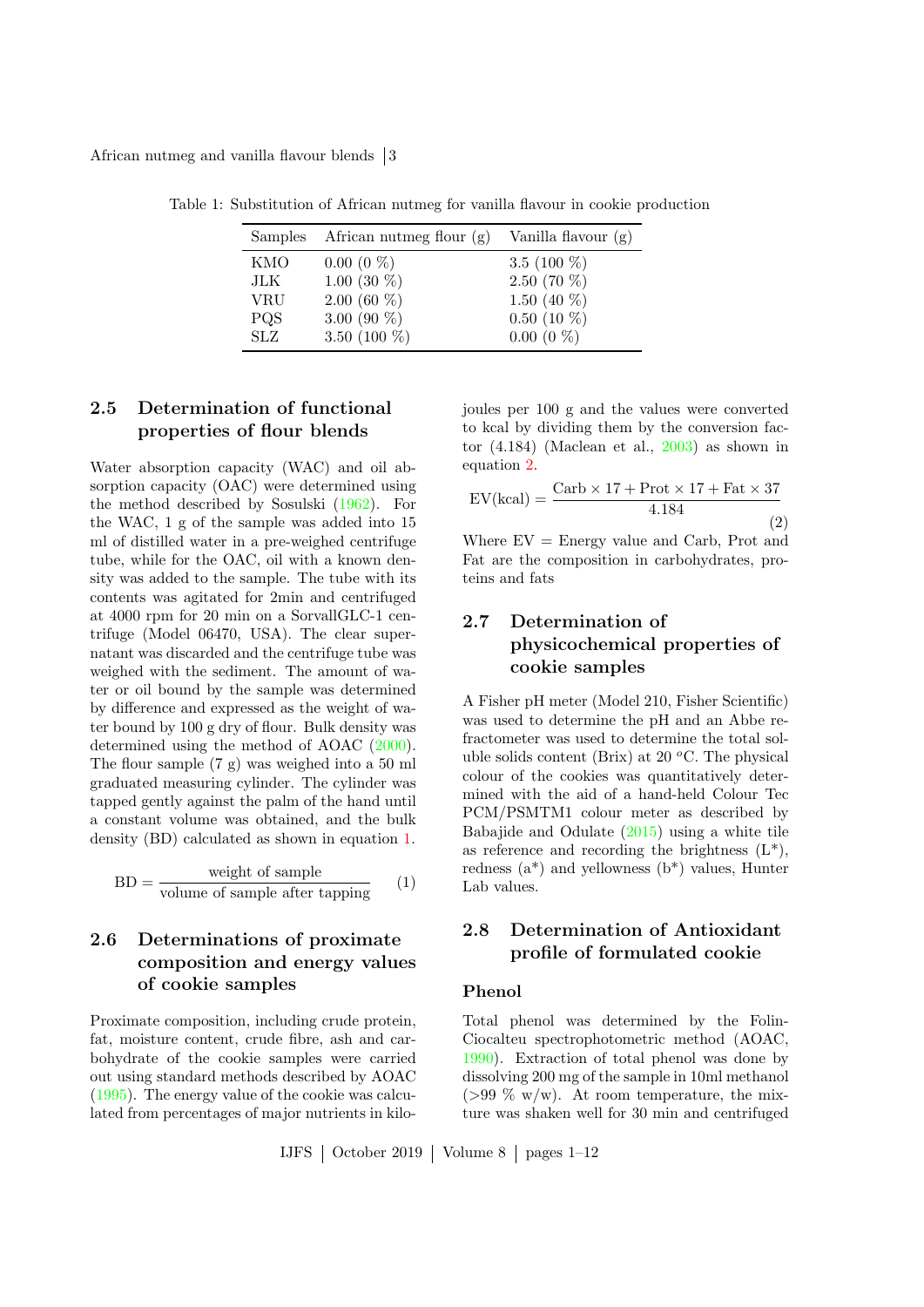at 500 rpm for about 15 min. The extract from each sample (1ml) was treated with an equal volume of Folin-Ciocalteu reagent together with addition of 2  $\%$  Na<sub>2</sub>CO<sub>3</sub> solution. Standard phenol solution was prepared and diluted to the desired concentration. The standard solution (1ml) was treated with Folin-Ciocalteu reagent and  $Na<sub>2</sub>CO<sub>3</sub>$  solution. A spectrophotometer was used to measure the absorbance of the resulting blue coloration at 560 nm. Measurement was made with a reagent blank at zero. The phenol content was calculated using the formula below:

$$
\%phenol = \frac{100}{W} \times \frac{Au}{As} \times C \times \frac{Vt}{Va}
$$
 (3)

Where  $W =$  weight of sample,  $Au =$  absorbance of test sample,  $As = absorbance$  of standard phenol sample,  $C =$  concentration of standard phenol sample,  $Vt = total$  extract volume and  $Va =$ volume ofextract analysed.

### Flavonoids

Flavonoid content was determined using the modified method of Harborne [\(1973\)](#page-10-6). The cookie sample (5 g) was refluxed for 40 min and allowed to cool before being filtered. The filtrate was treated with an equal volume of ethyl acetate and then transferred to a separation funnel. The flavonoid extract (contained in the ethyl acetate portion) was collected using a filter paper. The weight was obtained after drying in the oven and cooling in a dessicator. The weight was expressed as percentage of weight of sample analyzed and was calculated as shown below:

$$
\%flavonoid = \frac{W_2 - W_3}{W_1 of sample} \times 100 \tag{4}
$$

Where  $W_2$  and  $W_3$  represent flavonoid extract in ethyl acetate portion before and after drying respectively.  $W_1$  is the initial weight of sample.

### DPPH (2, 2-dipheny-1-pycryl hydrazine)

The DPPH-radical scavenging activity of the cookies sample was determined using a modified method of Blois [\(1958\)](#page-9-8) as reported by Cakir et al. [\(2003\)](#page-9-9). Different concentrations (0 to 350  $\mu$ g ml<sup>-1</sup>) of sample extract were pipetted into clean,

4 Olatoye et al.

dry test tubes in triplicate and the volumes adjusted to 1 ml with 10 mM acetate buffer, pH 4.5. This was followed by the addition of 2 ml of 0.2 mM DPPH solution in methanol. The reaction mixture was mixed thoroughly by inversion and then incubated in the dark for 30 min. The absorbance was read at 517 nm against the blank that contained 1 ml of 10 mM acetate buffer, pH 4.5 and 2 ml of 0.2 mM DPPH solution in methanol. For ascorbic acid  $(1 \text{ mg } \text{mL}^{-1})$  and rutin  $(1 \text{ mg } \text{mL}^{-1})$  standard, the procedure described above was followed. Scavenging activity was evaluated in percentage, using the expression:

% of scavenging activity = 
$$
\frac{Ac - Au}{Ac} \times 100
$$
 (5)

Where  $Au =$  absorbance of test sample,  $Ac =$ absorbance of the control

## 2.9 Determination of anti nutrient contents of cookie samples

#### Tannin

Tannin content of the sample was determined by Folin Denis colorimetric method (Kirk, Sawyer, et al., [1991\)](#page-10-7). 5 g of the cookie was weighed and thoroughly dissolved in 10 ml distilled water. The solution was shaken well for 30 min at room temperature and filtered to obtain the extract. Standard tannic solution was prepared and a 2 ml portion mixed with equal volume of distilled water in a separate 50 ml volumetric flask, to serve as standard and reagent blank respectively. Then 2 ml of each of the sample extracts were put into labeled flasks. Contents of each flask were mixed with 35 ml of distilled water and 1ml of the Folin Denis reagent was added to each, followed by addition of 2.5 ml of saturated  $\text{Na}_2\text{CO}_3$ solution. Thereafter, each flask was diluted to the 50 ml mark with water and incubated for 90 min at room temperature. Absorbance was read using a spectrophotometer at 760 nm with the reagent blank at zero. The tannin content was calculated as shown below:

$$
\%tannin = \frac{100}{W} \times \frac{Au}{As} \times C \times \frac{V_t}{V_a} \tag{6}
$$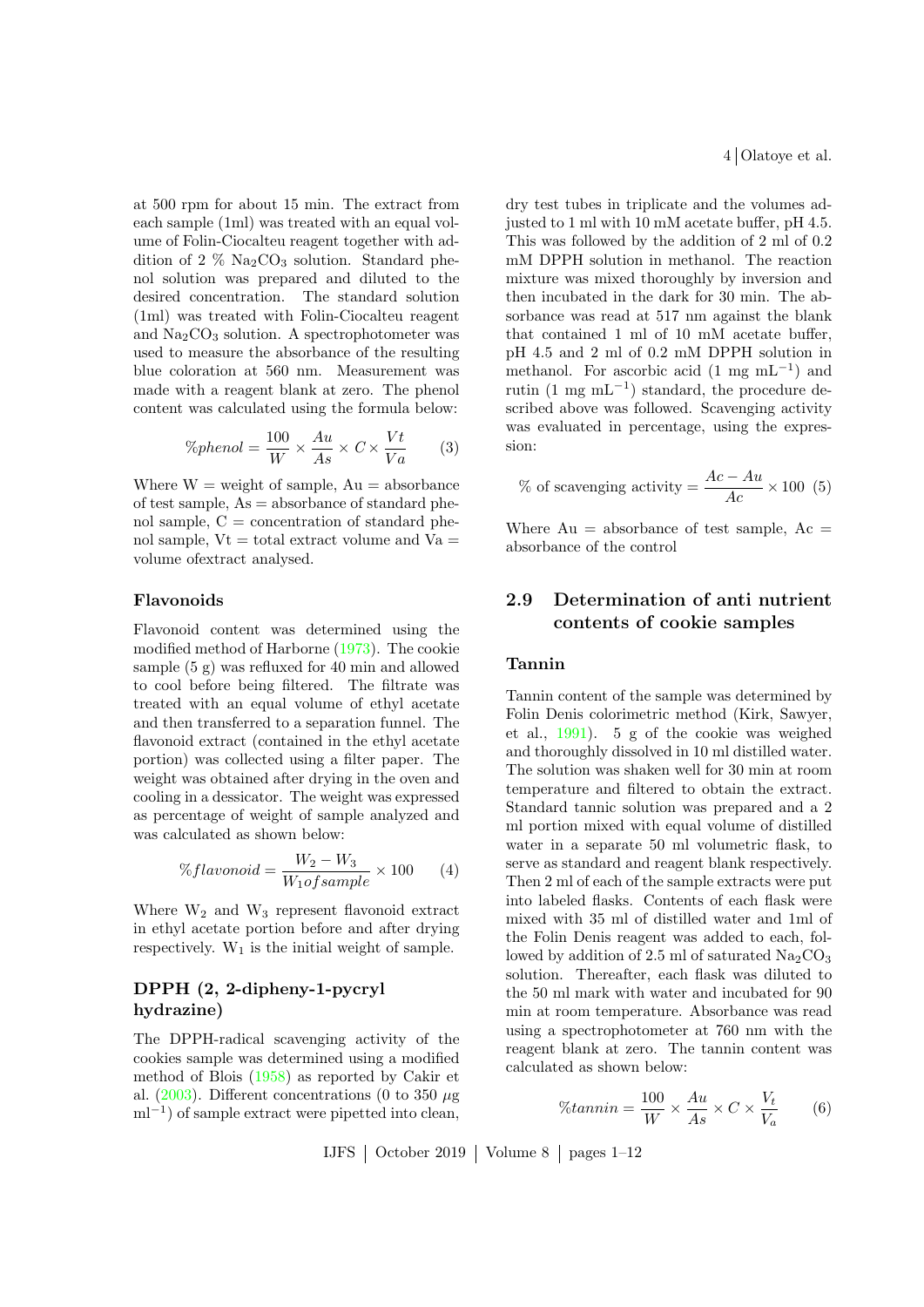African nutmeg and vanilla flavour blends  $\vert 5 \rangle$ 

Where  $W =$  weight of sample,  $Au =$  absorbance of test sample,  $As = absorbance$  of the standard tannin solution, C = concentration of the standard tannin solution,  $V_t = \text{total}$  volume of extract,  $V_a$  = volume of extract analyzed.

### **Oxalate**

The determination of oxalate content was carried out according to Day and Underwood [\(1986\)](#page-10-8). One gram of each sample was put into separate plastic bottles followed by the addition of 75ml of  $0.1N$   $H<sub>2</sub>SO<sub>4</sub>$ . The content was mixed properly and allowed to extract for 1 h with constant agitation using a mechanical shaker. This was then filtered and 25 ml of the filtrate was titrated with 0.1ml KMnO<sub>4</sub> while hot (80-90  $^{\circ}$ C) until a purple colour was observed at the end point. The titre value (volume of  $KMnO<sub>4</sub>$  used at the end point) was then multiplied by 0.9004 to get the result expressed as mg  $g^{-1}$ .

#### Saponin

Modified method of Fenwick and Oakenfull [\(1981\)](#page-10-9) was used to determine saponin content of the cookies. A reflux condenser containing pure acetone was used to extract saponin for 2 h. Exhaustive re-extraction over a heating mantle with methanol in the Soxhlet apparatus carried out for 2 h. Methanol was allowed to evaporate and the extract was weighed. Saponin content was calculated as a percentage of the sample.

### 2.10 Sensory evaluation:

Cookie samples were evaluated for sensory attributes; appearance, taste, crispness, flavor, hardness and acceptability using thirty panellists on a hedonic scale (9-point) where 1 represented dislike extremely and 9 extremely like (Iwe, [2002\)](#page-10-10).

### 2.11 Statistical analysis

All analyses were carried out in triplicate and the results were subjected to statistical analysis using Statistical Package for Social Sciences (SPSS version 21). Separation of means was carried out  $(P \leq 0.05)$  using the Duncan multiple range test.

### 3 Results and discussion

## 3.1 Functional properties of flour blends

Replacement of vanilla with African nutmeg had no significant effect on bulk density except for sample JLK and ranged from  $0.62$  g cm<sup>-3</sup> to  $0.68$ g cm<sup>-3</sup>. However, it significantly affected WAC (133 - 142 %) and OAC (147 - 156 %) of flour blends (Table [2\)](#page-5-0). Water absorption capacity is an important functional property in the development of ready-to-eat foods, since a high WAC may assure product cohesiveness (Houssou & Ayernor, [2002\)](#page-10-11). The WAC decreased as the amount of M. myristica increased. The oil absorption capacity (OAC) is a critical assessment of flavour retention and increases the palatability of foods (Kinsella & Melachouris, [1976\)](#page-10-12). The addition of M. myristica decreased the OAC capacity of the flour blend. This could be as a result of the oil content of M. myristica  $(22.71-29.1\%)$ , reported by Ekeanyanwu, Ogu, and Perpetua [\(2010\)](#page-10-13) and Stephen et al. [\(2014\)](#page-11-4).

## 3.2 Proximate composition of formulated cookie

The crude protein  $(9.44-15.49\%)$ , crude fat (3.17-6.50 %), total ash (1.22-2.73 %) and crude fibre  $(0.12-0.23\%)$  contents of the cookies increased (Table [3\)](#page-5-1), while metabolizable energy (385.33-367 kcal) decreased (Table [4\)](#page-6-0) with addition of African nutmeg. In this study, the protein content was close to the value reported by Enwereuzoh et al. [\(2015\)](#page-10-2) in similar study. Increased protein can contribute significantly to the recommended daily intake of proteins for adults (34-56 g day<sup>-1</sup>) and children (13-19 g day<sup>-1</sup>) (Food and Nutrition Board, [2002\)](#page-10-14). Protein is an essential nutrient in the human diet as it helps to repair worn-out tissues (Baah, [2009\)](#page-9-10). Fat content of the cookie was however lower (12.96–15.21 %) than documented by Giwa and Abiodun [\(2010\)](#page-10-15) for a biscuit produced from composite flour of wheat and quality protein maize. It is important to note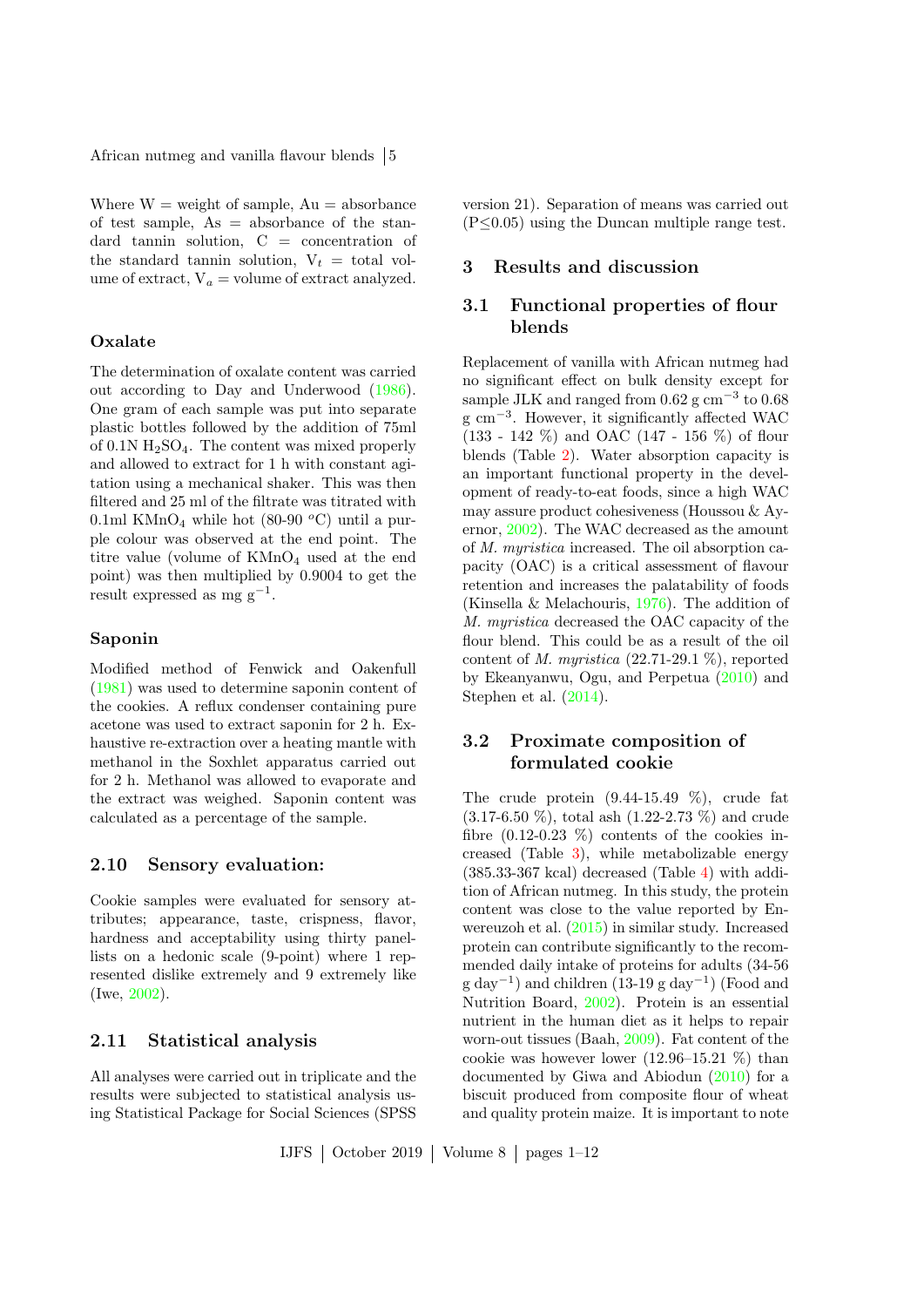| Samples    | Bulk density $(g/cm^3)$ | WAC $(\% )$         | $OAC$ ( $\%$ )     |
|------------|-------------------------|---------------------|--------------------|
| KMO        | $0.66^a \pm 0.01$       | $142^a \pm 0.02$    | $156^a \pm 0.01$   |
| JLK        | $0.62^b \pm 0.02$       | $141^{ab} \pm 0.02$ | $155^a \pm 0.01$   |
| VRU        | $0.67^a \pm 0.02$       | $139^{b} \pm 0.04$  | $152^b \pm 0.02$   |
| <b>PQS</b> | $0.68^a \pm 0.01$       | $135^c \pm 0.01$    | $151^{b} \pm 0.01$ |
| SLZ.       | $0.68^a \pm 0.02$       | $133^d \pm 0.01$    | $147^c \pm 0.01$   |

<span id="page-5-0"></span>Table 2: Functional properties of flour blends

Mean  $\pm$  standard deviation of triplicate readings, mean values followed by different superscripts within columns were significantly different  $(P < 0.05)$ 

<span id="page-5-1"></span>Table 3: Proximate composition of baked cookie ( %)

| Sample     | Moisture            | C. Protein            | Crude fat           | Crude ash           | Crude fibre       | Carbohydrate         |
|------------|---------------------|-----------------------|---------------------|---------------------|-------------------|----------------------|
| KMO        | $6.20^{d} \pm 0.26$ | $9.44^d \pm 0.62$     | $3.17^{d} \pm 0.07$ | $1.22^c \pm 0.07$   | $0.17^c \pm 0.01$ | $79.80^a \pm 1.02$   |
| JLK        | $8.33^c \pm 0.29$   | $12.67^c \pm 0.67$    | $4.27^c \pm 0.03$   | $1.70^{b} \pm 0.10$ | $0.12^d \pm 0.01$ | $72.91^{b} \pm 1.00$ |
| VRU        | $8.91^{b} \pm 0.16$ | $12.96^{bc} \pm 0.80$ | $4.45^{b} \pm 0.09$ | $1.74b + 0.10$      | $0.17^c + 0.00$   | $71.77^b \pm 1.14$   |
| <b>PQS</b> | $9.20^{b} \pm 0.96$ | $14.44^{ab}c + 0.95$  | $4.49b \pm 0.01$    | $1.82^b \pm 0.07$   | $0.19^b \pm 0.01$ | $69.85c \pm 0.89$    |
| <b>SLZ</b> | $13.41^a \pm 0.19$  | $15.49^a \pm 1.10$    | $6.50^a \pm 0.10$   | $2.73^a \pm 0.20$   | $0.23^a \pm 0.01$ | $61.64^{d} \pm 1.05$ |

Mean  $+$  standard deviation of triplicate readings, mean values followed by different superscripts within columns were significantly different  $(P < 0.05)$ 

that the amount of fat in a food product plays a major role in its shelf life. High fat content could be undesirable in ready-to-eat snacks as it can promote rancidity, leading to development of unpleasant sensory properties (Ihekoronye & Ngoddy, [1985\)](#page-10-16). Hence, the low fat was an added advantage with respect to the keeping quality of this cookie. Ash content  $(1.34-2.58\%)$  in this study was in agreement with reported by Eke, Achinewhu, and Sanni [\(2008\)](#page-10-17) and was an indication of adequate mineral status of the cookie (Baah, [2009\)](#page-9-10). Fibre is regarded as essential nutrient in human diet as it absorbs water and provides roughage for the bowels, assisting intestinal transit (Alaise & Linden, [1999\)](#page-9-11). The crude fibre content was low, which is however helpful to the digestive process (Alaise & Linden, [1999\)](#page-9-11). Substitution of African nutmeg for vanilla resulted in reduced carbohydrate (Table [3\)](#page-5-1) and energy contents of the cookie (Table [4\)](#page-6-0). This may help in the prevention of over-weight and obesity. Accurate information on energy value of foods is paramount, when it comes to the challenges of normal nutrition, under nutrition and obesity

(Merrill  $& Watt, 1973$ ).

## 3.3 Physicochemical properties and colour characteristics of formulated cookie

Substitution of African nutmeg for vanilla brought about significant ( $p \leq 0.05$ ) reductions in pH (6.83-6.50) and TSS (5.80-1.20) (Table [5\)](#page-6-1), with a concomitant increase in brown index (Table [6\)](#page-7-0) of the cookie samples. The pH decreased with increased level of African nutmeg, with sample SLZ (100 %) exhibiting lowest pH value, hence highest acidity. Reduction of pH is an indication of improved shelf stability for this snack as most spoilage micro-organisms grow best at pH 6.8-7.2, close to neutral (Zahra & Safaa, [2015\)](#page-11-6). Total soluble solid (TSS) followed similar trend. TSS is an indication of the amount of total soluble sugar, in particular sucrose contents of cookie samples. The control (KMO) had the highest value and SLZ (100 % African nutmeg) the least. This is a pointer to the suitability of cookie sam-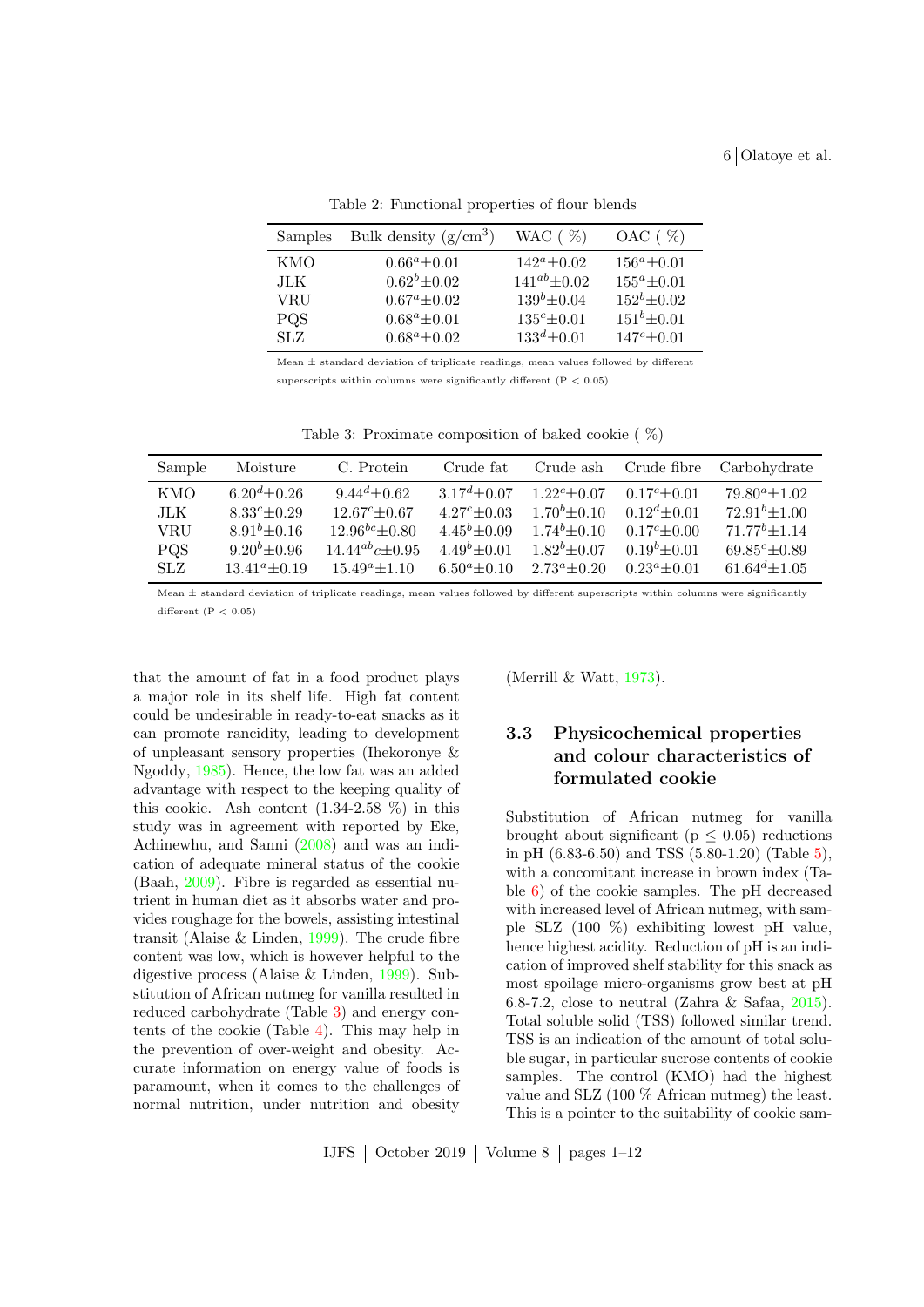African nutmeg and vanilla flavour blends | 7

<span id="page-6-0"></span>

| Samples    | pН                   | TSS(Brix) |
|------------|----------------------|-----------|
| <b>KMO</b> | $6.83^a \pm 0.12$    | 5.80      |
| JLK.       | $6.67^{ab} \pm 0.06$ | 5.00      |
| VRU        | $6.63^{ab} \pm 0.06$ | 2.80      |
| PQS        | $6.53^{b} \pm 0.20$  | 1.40      |
| <b>SLZ</b> | $6.50^{b} \pm 0.00$  | 1.20      |

Table 4: Physicochemical properties of baked cookie

Mean  $\pm$  standard deviation of triplicate readings, mean

values followed by different superscripts within columns

<span id="page-6-1"></span>were significantly different  $(P < 0.05)$ 

| Samples    | Energy values (kcal)  |
|------------|-----------------------|
| KMO        | $390.62^a \pm 0.12$   |
| JLK        | $385.48^{b} \pm 0.11$ |
| <b>VRU</b> | $383.63^{b} \pm 0.01$ |
| PQS        | $382.18^{b} \pm 0.00$ |
| <b>SLZ</b> | $370.87c \pm 0.01$    |

Table 5: Energy content of the different samples of cookie

ple SLZ in control of dietary sugar intake, especially for overweight, obese and diabetic individuals. Most spices have been associated with a bitter principle which is believed to be capable of reducing blood sugar concentrations (Uhegbu, Iweala, & Kanu, [2011\)](#page-11-7). The lightness, redness and yellowness as well as the brown index of the cookie were significantly affected by substitution of M. myristica. Brown index in particular increased with addition of African nutmeg (Figure [1\)](#page-7-1). This might be attributed to the initial colour of African nutmeg and probable processing effect particularly, the baking temperature (Okafor  $& \text{Ugwu}, 2014$ . Colour is an essential parameter in judging quality of snack foods. It reflects the suitable of raw material used for preparation and provides information about the formulation and quality of the product (Abu-Salem & Abou-Arab, [2011\)](#page-9-12).

## 3.4 Antioxidant profile of cookie samples

Replacement of vanilla flavour with M. myristica significantly ( $p \leq 0.05$ ) influenced antioxidant characteristics among cookie samples, except flavonoids (Table [7\)](#page-7-2). Sample SLZ (100 % African nutmeg) possessed highest values of total phenol and DPPH (2, 2-dipheny-2-pycryl hydrazine) contents. Similar results were documented by Stephen et al. [\(2014\)](#page-11-4). Phenolic compounds have been reported to inhibit the activities of digestive and hydrolytic enzymes such as amylase, trypsin, chymotrypsin and lipase (Shetty, [1997\)](#page-11-9). They also possess anti-carcinogenic, anti-viral, anti-microbial, antiinflammatory, hypotensive and anti-oxidant ac-tivities (Shetty, [1997\)](#page-11-9). The value  $0.08\%$  obtained was slightly lower than values  $(0.18 \%)$ reported by Uhegbu et al.  $(2011)$  and  $(0.15\%)$ Ndulaka, Ekaiko, Ogbonna, and Asiegbu [\(2016\)](#page-10-19), in a similar study involving the incorporation of some spices into snacks. Flavonoids are potent water-soluble antioxidants and free radical scavengers which prevent oxidative cell damage and have strong anticancer and anti- ulcer activity (Agbaire, [2011\)](#page-9-13). It might, in addition, offer protection against the different levels of carcinogenesis.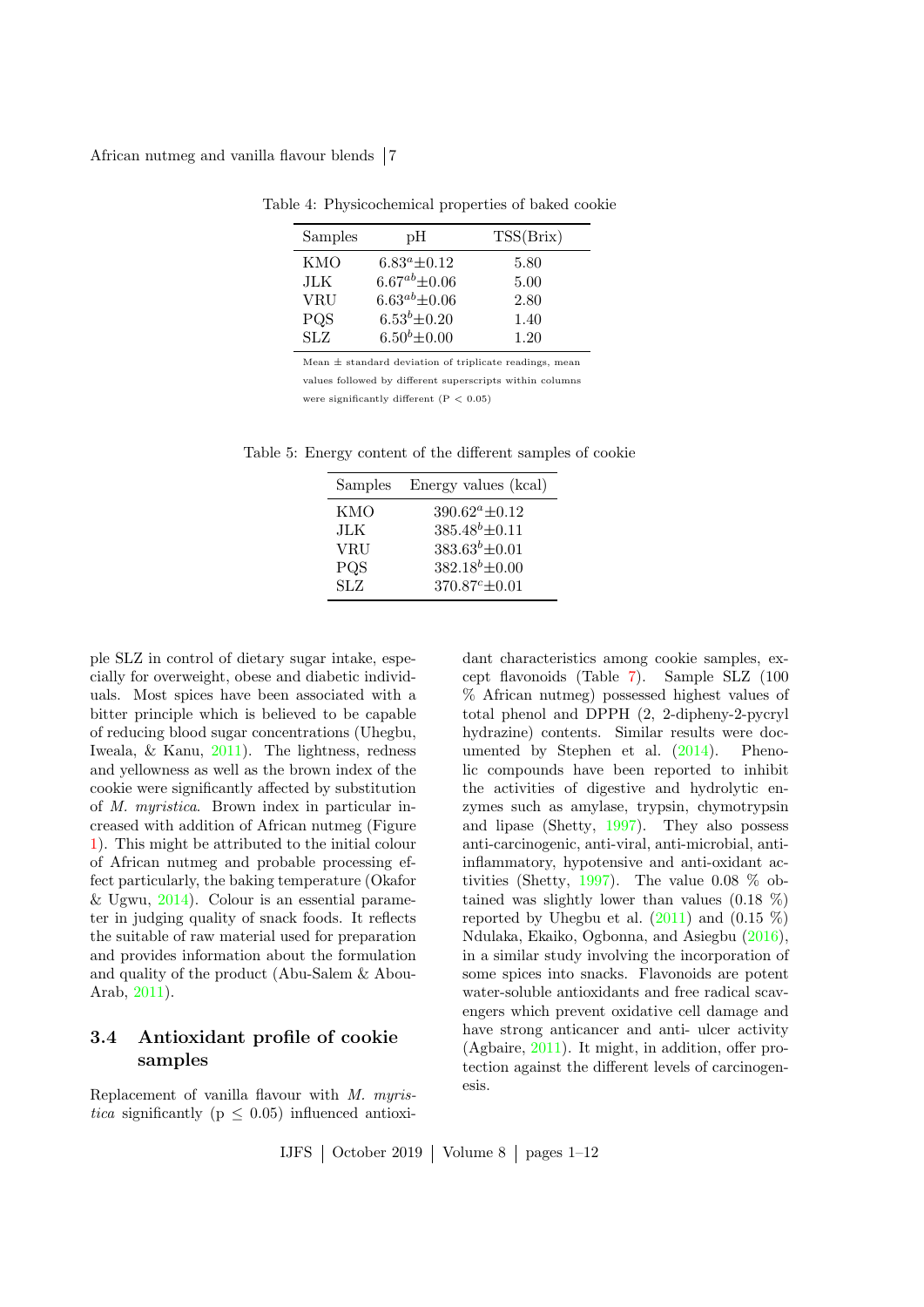

Figure 1: Cookie samples with different levels of African nutmeg as flavouring

| Samples    | $L^*$                | $a^*$               | h*                   | ВI                   |
|------------|----------------------|---------------------|----------------------|----------------------|
| KMO        | $48.38^a \pm 0.29$   | $7.42^a \pm 0.03$   | $21.61^a \pm 0.05$   | $51.57^{d} + 0.07$   |
| JLK.       | $48.43^a \pm 0.07$   | $3.83^{d} + 0.02$   | $19.62^{b} \pm 0.01$ | $51.62^d \pm 0.03$   |
| VRU        | $47.18^{b} \pm 0.04$ | $3.78^e + 0.06$     | $19.20^c \pm 0.03$   | $52.82^c \pm 0.04$   |
| <b>PQS</b> | $46.43^c \pm 0.03$   | $5.48^{c} \pm 0.06$ | $18.84^{d} \pm 0.01$ | $53.57^{b} \pm 0.03$ |
| SLZ.       | $42.79^{d} \pm 0.02$ | $7.29^{b} + 0.03$   | $18.55^e + 0.01$     | $57.21^{\circ}+0.2$  |

<span id="page-7-1"></span><span id="page-7-0"></span>Table 6: Colour characteristics of baked cookie samples

Mean  $\pm$  standard deviation of triplicate readings, mean values followed by different superscripts within columns were significantly different  $(P < 0.05)$ 

| Samples                 | Flavonoid          | Phenol             | <b>DPPH</b>        |
|-------------------------|--------------------|--------------------|--------------------|
| <b>KMO</b>              | $0.08^a \pm 0.004$ | $0.14^e \pm 0.003$ | $1.13^c \pm 3.9$   |
| JLK                     | $0.08^a \pm 0.01$  | $0.14^d \pm 0.005$ | $3.12^b \pm 8.8$   |
| VRU                     | $0.08^a \pm 0.007$ | $0.17^c \pm 0.002$ | $3.48^{b} \pm 3.8$ |
| <b>PQS</b>              | $0.08^a \pm 0.002$ | $0.18^b \pm 0.003$ | $3.75^{b} \pm 4.5$ |
| $\overline{\text{STZ}}$ | $0.08^a \pm 0.008$ | $0.24^a \pm 0.004$ | $5.22^a + 1.7$     |

<span id="page-7-2"></span>Table 7: Antioxidants profile of formulated cookie ( %)

Mean  $\pm$  standard deviation of triplicate readings, mean values followed by different superscripts within columns were significantly different (P  $<\,0.05)$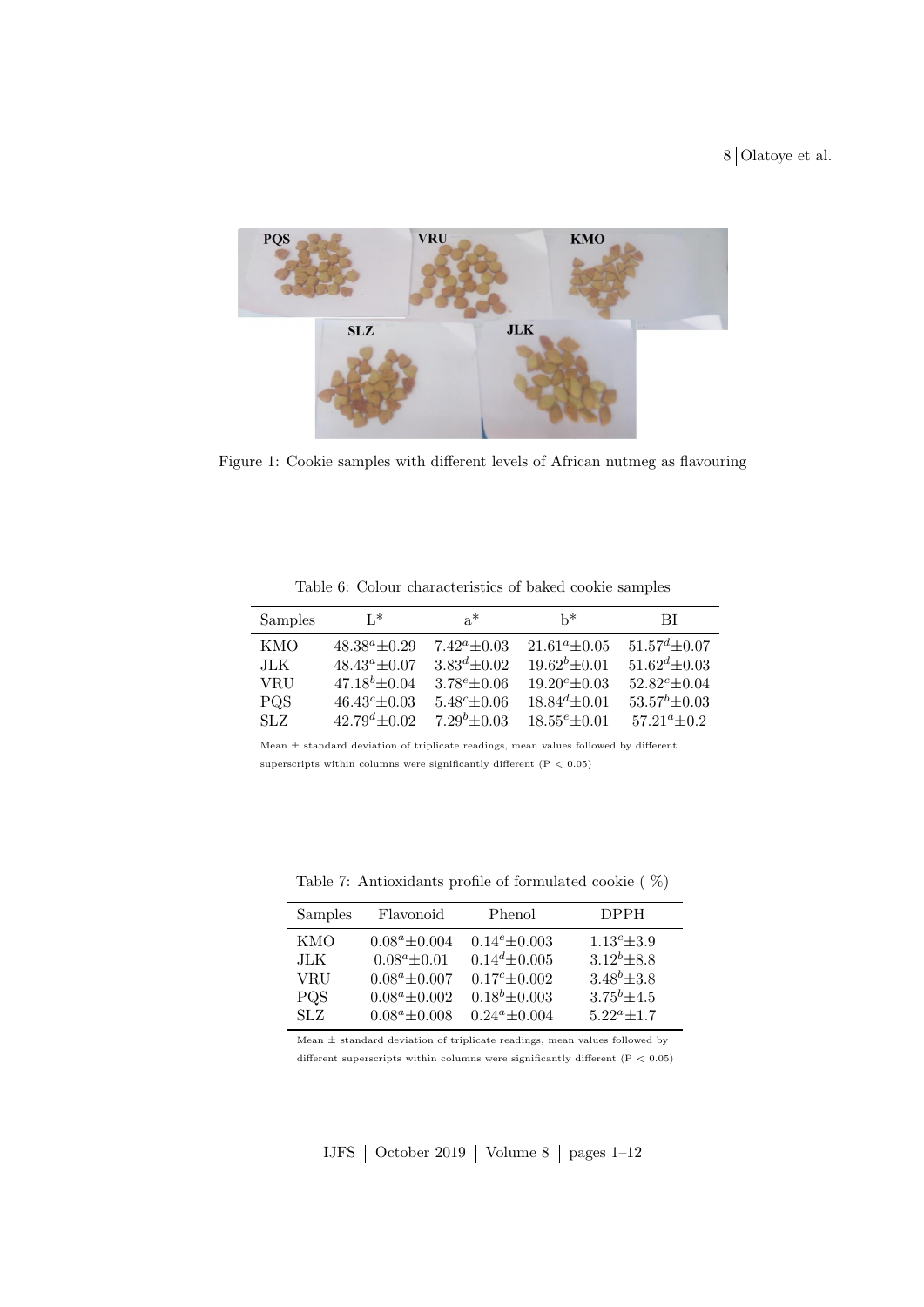African nutmeg and vanilla flavour blends 9

| Samples    | Saponin              | Tannin                | Oxalate             |
|------------|----------------------|-----------------------|---------------------|
| KMO        | $0.45^b \pm 0.12$    | $0.16^c \pm 0.02$     | $0.11b \pm 0.02$    |
| JLK.       | $0.53^{ab} \pm 0.05$ | $0.17^{bc} \pm 0.006$ | $0.11^b \pm 0.02$   |
| <b>VRU</b> | $0.77^{ab} \pm 0.24$ | $0.17^{bc} \pm 0.008$ | $0.13^{b} \pm 0.05$ |
| PQS        | $0.77^{ab} \pm 0.2$  | $0.19^{b} \pm 0.002$  | $0.15^b \pm 0.01$   |
| SLZ.       | $0.82^a \pm 0.21$    | $0.21^a \pm 0.008$    | $0.20^a \pm 0.00$   |

<span id="page-8-0"></span>Table 8: Anti-nutritional profile of cookie ( %)

Mean  $+$  standard deviation of triplicate readings, mean values followed by

different superscripts within columns were significantly different ( $P < 0.05$ )

| <b>Samples</b> | Taste             | Colour               | <b>Crispness</b>  | Flavour             | Hardness          | Overall<br>acceptability |
|----------------|-------------------|----------------------|-------------------|---------------------|-------------------|--------------------------|
| KMO            | $7.23^a \pm 1.61$ | $7.77^{ab} \pm 1.43$ | $7.17^a \pm 1.58$ | $7.37^a \pm 1.27$   | $7.57^a \pm 1.16$ | $7.63^a \pm 1.3$         |
| JLK            | $7.67^a \pm 1.21$ | $8.33^a \pm 0.80$    | $7.60^a \pm 1.07$ | $7.23^{ab}$ ± 1.38  | $7.83^a \pm 1.34$ | $7.87^a$ a $\pm$ 1.07    |
| <b>VRU</b>     | $6.97^a \pm 1.45$ | $7.10^{b} \pm 1.75$  | $7.00^a + 1.62$   | $6.57^{b}$ ± 1.59   | $7.30^a \pm 1.58$ | $7.47^a \pm 1.25$        |
| <b>PQS</b>     | $7.53^a \pm 1.07$ | $7.70^{ab} \pm 1.02$ | $7.33^a + 1.09$   | $7.10^{ab} \pm 1.4$ | $7.67^a \pm 1.09$ | $8.00^a \pm 0.91$        |
| SLZ            | $7.37^a + 1.10$   | $7.30^{b} \pm 1.34$  | $7.50^a \pm 0.97$ | $7.40^a$ + 1.04     | $7.43^a + 1.25$   | $7.80^a + 0.76$          |

<span id="page-8-1"></span>Table 9: Sensory evaluation scores for cookies

Mean ± standard deviation of triplicate readings, mean values followed by different superscripts within columns were

were significantly different  $(P < 0.05)$ 

## 3.5 Anti nutritional properties of cookie samples

The anti-nutrient content increased significantly (p < 0.05): saponin (0.45-0.82 %), tannin (0.16- 0.21  $\%$ ) and oxalate (0.11-0.20  $\%$ ) with substitution of M. myristica for vanilla (Table [8\)](#page-8-0). African nutmeg was earlier reported to be high in phytochemicals (Ekeanyanwu et al., [2010;](#page-10-13) Stephen et al., [2014\)](#page-11-4). However, the levels of these phytochemicals in this product were within the ranges earlier considered safe in humans (Ugwu & Oranye, [2006\)](#page-11-10). Health benefits of some of these phytochemicals are documented (Ugwu & Oranye,  $2006$ ). These include reductions of pathogenesis of cancer development and damage to intestinal tract (Makkar & Becker, [1996;](#page-10-20) Ugwu & Oranye, [2006\)](#page-11-10). The low levels of tannin content in the cookie samples corresponded to the values reported by Uhegbu et al. [\(2011\)](#page-11-7) and (Ndulaka et al., [2016\)](#page-10-19).

## 3.6 Sensory attributes of formulated cookie

There was no significant difference  $(p < 0.05)$ between the mean sensory scores for most attributes of cookie samples and control, except in colour and flavour (Table [9\)](#page-8-1). Cookie samples increased in brownness with increased levels of M. myristica, which may be due to the colour of the nutmeg powder. Similar trend was observed for flavour, which is the main criteria that makes the product to be liked or disliked (Abu-Salem & Abou-Arab, [2011\)](#page-9-12). The assessment of flavour was done by the combination of taste and smell. Sample SLZ (100 % African nutmeg) was adjudged the most acceptable in terms of flavour by the panelists. The overall acceptability of the samples was based on their (panelist) individual performance on evaluation. Iwe [\(2002\)](#page-10-10) considered a product with overall acceptability score of 7.0 as being accepted by consumer. It was observed that all samples were generally accepted by panellists, but SLZ (sample with  $3.5 \text{ g}$  of M.

IJFS  $\vert$  October 2019  $\vert$  Volume 8  $\vert$  pages 1–12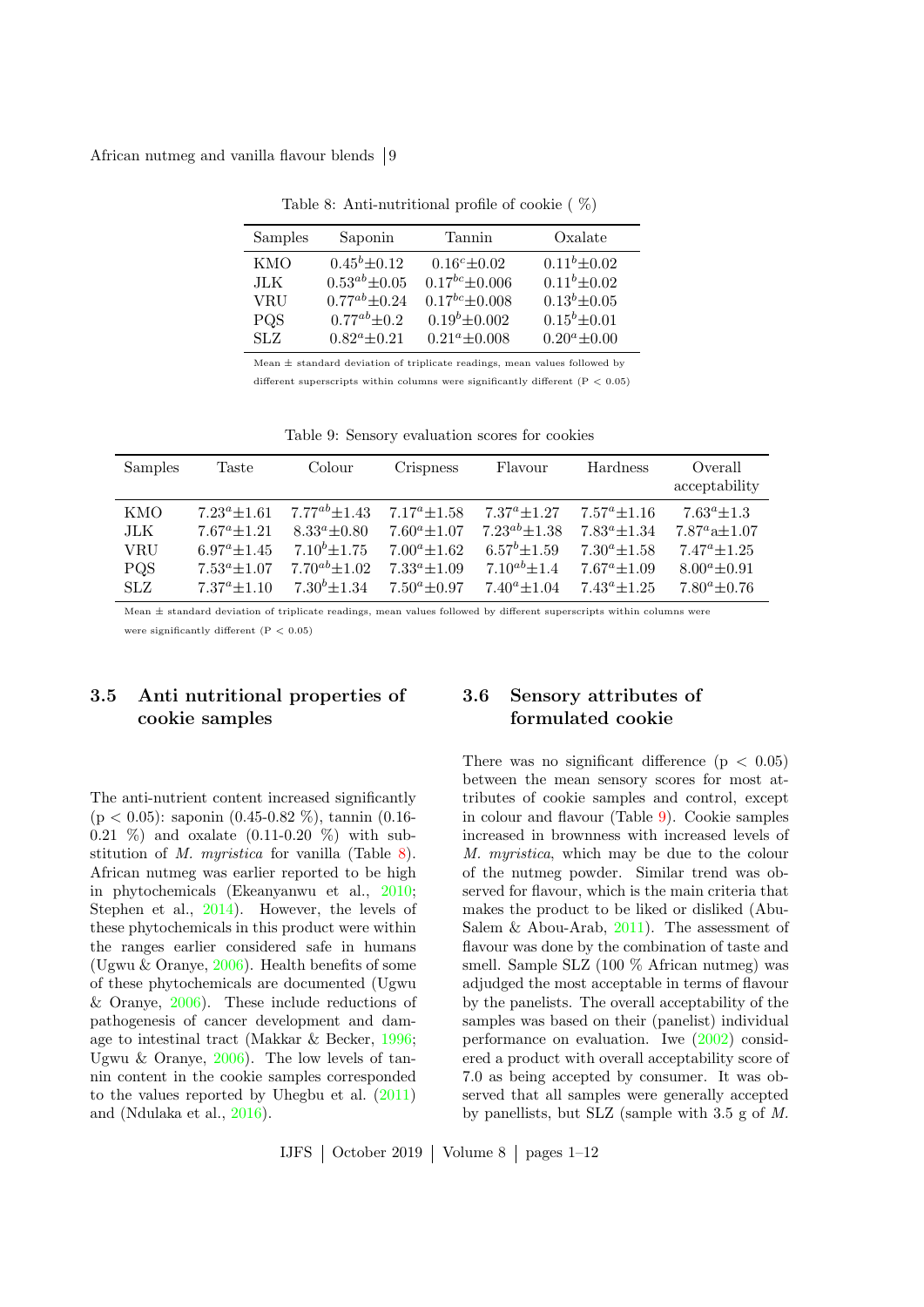10 Olatoye et al.

myristica and 0 g of vanilla flavour) being the most acceptable.

### 4 Conclusions

Cookies of good nutritional standard and acceptable sensory qualities were produced from replacement of vanilla flavour with African nutmeg in the formulation. Functional properties of the flour blends were not affected markedly as a result of M. myristica seed flour substitution for vanilla flavour. Increased addition of M. myristica significantly influenced the proximate composition, physicochemical properties, phytochemical content and antioxidative potential of the cookies at the 95 % confidence level. The cookies compared very well with the control in virtually all the sensory attributes with sample SLZ (100 % replacement) being the most acceptable to the panellists. M. myristica seed could serve as a flavourant in the production of cookies and similar snacks and the replacement of vanilla flavour with African nutmeg is potentially possible. Studies on microbial characteristics and storage stability of such products are important and therefore recommended.

### References

- <span id="page-9-12"></span>Abu-Salem, F. M., & Abou-Arab, A. A. (2011). Effect of supplementation of bambara groundnut (Vigna subterranean l.) flour on the quality of biscuits. African Journal of Food Science, 5 (7), 376–383.
- <span id="page-9-3"></span>Adeboye, A. S., Babajide, J. M., Shittu, T. A., Omemu, A. M., & Oluwatola, O. J. (2013). Effect of honey as partial sugar substitute on pasting properties, consumer preference and shelf stability of cassava-wheat composite bread. Nigerian Food Journal, 31 (1), 13–22. doi[:10.1016/S0189-7241\(15\)30051-5](https://dx.doi.org/10.1016/S0189-7241(15)30051-5)
- <span id="page-9-13"></span>Agbaire, P. O. (2011). Nutritional and antinutritional levels of some local vegetables (vernomia anydalira, manihot esculenta, teiferia occidentalis, talinum triangulare, amaranthus spinosus) from delta state, nigeria. Journal of Applied Sciences and Environmental Management, 15 (4), 625– 628.
- <span id="page-9-0"></span>Ajieroh, V. (2010). A Quantitative Analysis of Determinants of Child and Maternal Malnutrition in Nigeria. IFPRI Nigeria Strategy Support Program, Brief No. 11.
- <span id="page-9-2"></span>Aladesanmi, A. J. (2007). Tetrapleura tetraptera: Molluscicidal activity and chemical constituents. African Journal of Traditional Complementary and Alternative Medicines, 4 (1), 23–36.
- <span id="page-9-11"></span>Alaise, C., & Linden, G. (1999). Food biochemistry. (pp. 15–121). Chapman and Hall, Food Science Book. Aspen Publishers Inc. Maryland.
- <span id="page-9-7"></span>AOAC. (1990). Official Methods of Analysis; Association of Official Analytical Chemists 15th ed., Washington D.C. USA.
- <span id="page-9-5"></span>AOAC. (1995). Official methods of Analysis, 15th edition, Vol.2.Association of official Chemists. Arlington, Virginia.
- <span id="page-9-4"></span>AOAC. (2000). Association of Official Analytical Chemists, 17th Edition, The Association of Official Analytical Chemists, Gaithersburg, MD, USA.
- <span id="page-9-10"></span>Baah, F. D. (2009). Characterization of water yam (dioscorea alata) for existing and potential food products (Doctoral dissertation, Faculty of Biosciences College of sciences kwame Nkrumah University of Science and Technology, Kumasi Ghana).
- <span id="page-9-6"></span>Babajide, J. M., & Odulate, D. T. (2015). Varietal influence on the functional properties of yam starch. Book of Extended abstracts of the 39th Nigerian Institute of Food Technology Annual Conference and General Meeting, Oweri, 271–272.
- <span id="page-9-8"></span>Blois, M. S. (1958). Antioxidant determination by use of stable free radicals. Nature, 29, 1199–1200.
- <span id="page-9-1"></span>Burubai, W., Akor, A. J., Igoni, A. H., & Puyate, Y. T. (2007). Effects of temperature and moisture content on the strength properties of African nutmeg (Monodora myristica). International Agrophysics, 21 (3), 217–223.
- <span id="page-9-9"></span>Cakir, A., Mavi, A., Yildirim, A., Duru, M. E., Harmandar, H., & Kazaz, C. (2003). Isolation and characterization of antioxidant phenolic compounds from the aerial parts of hypericum hyssopifolium l. by activity-guided fractionation. Journal of Ethnopharmacology,  $87(1)$ , 73–83.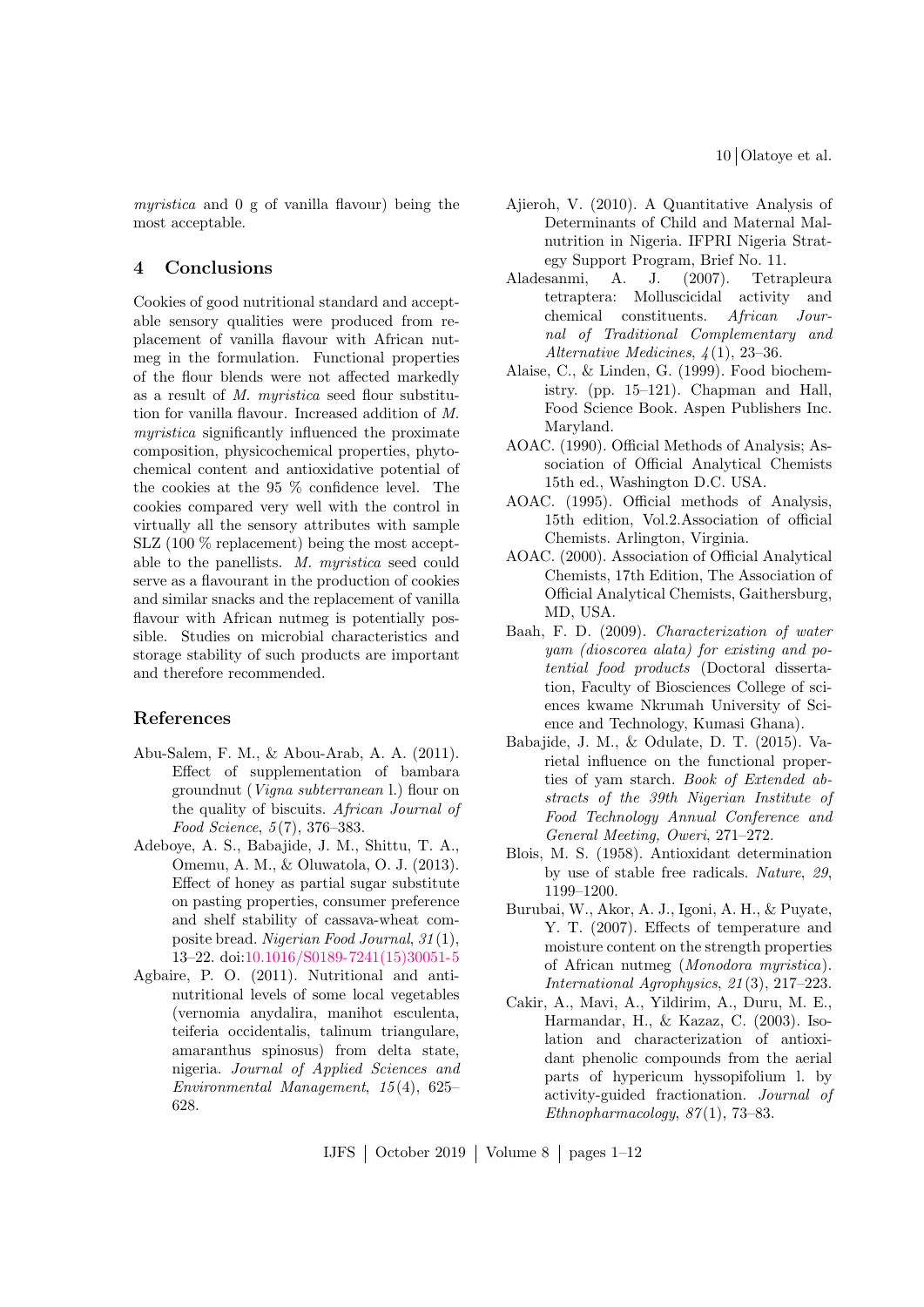African nutmeg and vanilla flavour blends 11

- <span id="page-10-8"></span>Day, R. A., & Underwood, A. L. (1986). Qualification analysis 5th, 103–105.
- <span id="page-10-17"></span>Eke, J., Achinewhu, S. C., & Sanni, L. (2008). Nutritional and sensory qualities of some nigerian cakes. Nigerian Food Journal,  $26(2).$
- <span id="page-10-13"></span>Ekeanyanwu, C., Ogu, G., & Perpetua, N. (2010). Biochemical characteristics of the african nutmeg, monodora myristica. Agricultural Journal, 5, 303–308. doi[:10.3923/](https://dx.doi.org/10.3923/aj.2010.303.308) [aj.2010.303.308](https://dx.doi.org/10.3923/aj.2010.303.308)
- <span id="page-10-4"></span>Eneche, E. H. (1999). Biscuit-making potential of millet/pigeon pea flour blends. Plant foods for human nutrition, 54, 21–7. doi[:10.1023/](https://dx.doi.org/10.1023/A:1008031618117) [A:1008031618117](https://dx.doi.org/10.1023/A:1008031618117)
- <span id="page-10-2"></span>Enwereuzoh, R. O., Damaris Chinwendu, O., Uzoukwu, Ukanwoke, Nwakaudu, & N. Uyanwa, C. (2015). Flavour extraction from monodora myristica and tetrapleura tetraptera and production of flavoured popcorn from the extract. European Journal of Food Science and Technology,  $3(2)$ , 1–17. doi[:10.13140/RG.2.2.14061.90087](https://dx.doi.org/10.13140/RG.2.2.14061.90087)
- <span id="page-10-3"></span>Essien, E. U., Izunwane, B. C., Aremu, C. Y., & Eka, O. U. (1994). Significance for humans of the nutrient contents of the dry fruit oftetrapleura tetraptera. Plant Foods for Human Nutrition,  $45(1)$ ,  $47-51$ . doi[:10.](https://dx.doi.org/10.1007/BF01091228) [1007/BF01091228](https://dx.doi.org/10.1007/BF01091228)
- <span id="page-10-0"></span>FAO. (2011). Food and Agricultural Organization of the United Nations Foods Outlook, Global Market Analysis, published by the Trade and market division of FAO under Global Information and Early Warning System (GIEWS), November, Pp.39.
- <span id="page-10-9"></span>Fenwick, D. E., & Oakenfull, D. (1981). Saponin content of soya beans and some commercial soya bean products. Journal of the Science of Food and Agriculture, 32 (3), 273–278.
- <span id="page-10-14"></span>Food and Nutrition Board. (2002). Dietary reference intake for energy, carbohydrate, fiber, fatty acids, cholesterol, protein and amino acids. Food and Nutrition Board, Institute of Medicine. National Academy Press. (KH) Washington, D. C. 422–541.
- <span id="page-10-15"></span>Giwa, E. O., & Abiodun, V. (2010). Quality characteristics of biscuits produced from composite flours of wheat and quality protein maize. African Journal of Food Science and Technology, 1 (5), 116–19.
- <span id="page-10-6"></span>Harborne, J. B. (1973). Phytochemical methods. doi[:10.1007/978-94-009-5921-7](https://dx.doi.org/10.1007/978-94-009-5921-7)
- <span id="page-10-11"></span>Houssou, P., & Ayernor, G. S. (2002). Appropriate processing and food functional properties of maize flour. African Journal of Science and Technology,  $3(1)$ .
- <span id="page-10-16"></span>Ihekoronye, A. I., & Ngoddy, P. O. (1985). Integrated food science and technology for the tropics. Macmillan.
- <span id="page-10-10"></span>Iwe, M. O. (2002). Handbook of sensory methods and analysis. Rojoint Communication Services Ltd., Enugu, Nigeria, 7-12.
- <span id="page-10-12"></span>Kinsella, J. E., & Melachouris, N. (1976). Functional properties of proteins in foods: A survey. Critical Reviews in Food Science  $\mathcal B$ Nutrition, 7(3), 219-280.
- <span id="page-10-7"></span>Kirk, S., Sawyer, R. et al. (1991). Pearson's composition and analysis of foods. Longman Group Ltd.
- <span id="page-10-1"></span>Kruger, A. (2012). Demographics, purchasing behaviours and nutrient composition among vending machine consumers at the ohio state university. Retrieved from [http://hdl.](http://hdl.handle.net/1811/51914) [handle.net/1811/51914](http://hdl.handle.net/1811/51914)
- <span id="page-10-5"></span>Maclean, W., Harnly, J., Chen, J., Chevassus-Agnes, S., Gilani, G., Livesey, G., & Warwick, P. (2003). Food energy-methods of analysis and conversion factors. In Food and agriculture organization of the united nations technical workshop report (Vol. 77). Retrieved from [http : / / www . fao . org /](http://www.fao.org/docrep/006/Y5022E/y5022e00.htmhttp://www.fao.org/uploads/media/FAO_2003_Food_Energy_02.pdf) [docrep / 006 /Y5022E / y5022e00. htmhttp:](http://www.fao.org/docrep/006/Y5022E/y5022e00.htmhttp://www.fao.org/uploads/media/FAO_2003_Food_Energy_02.pdf) [/ / www . fao . org / uploads / media / FAO](http://www.fao.org/docrep/006/Y5022E/y5022e00.htmhttp://www.fao.org/uploads/media/FAO_2003_Food_Energy_02.pdf) 2003\_Food\_[Energy](http://www.fao.org/docrep/006/Y5022E/y5022e00.htmhttp://www.fao.org/uploads/media/FAO_2003_Food_Energy_02.pdf)\_02.pdf
- <span id="page-10-20"></span>Makkar, H., & Becker, K. (1996). Nutrional value and antinutritional components of whole and ethanol extracted moringa oleifera leaves. Animal Feed Science and Technology-ANIM FEED SCI TECH, 63, 211–228. doi[:10 . 1016 / S0377 - 8401\(96 \)](https://dx.doi.org/10.1016/S0377-8401(96)01023-1) [01023-1](https://dx.doi.org/10.1016/S0377-8401(96)01023-1)
- <span id="page-10-18"></span>Merrill, A. L., & Watt, B. K. (1973). Energy value of foods: Basis and derivation (agriculture handbook no. 74). Washington: US government printing office.
- <span id="page-10-19"></span>Ndulaka, J. C., Ekaiko, M. U., Ogbonna, C. R., & Asiegbu, E. I. (2016). A comparatives study on the nutritional and antinutritional values of the seeds of piper guineense, monodora myristica and oci-